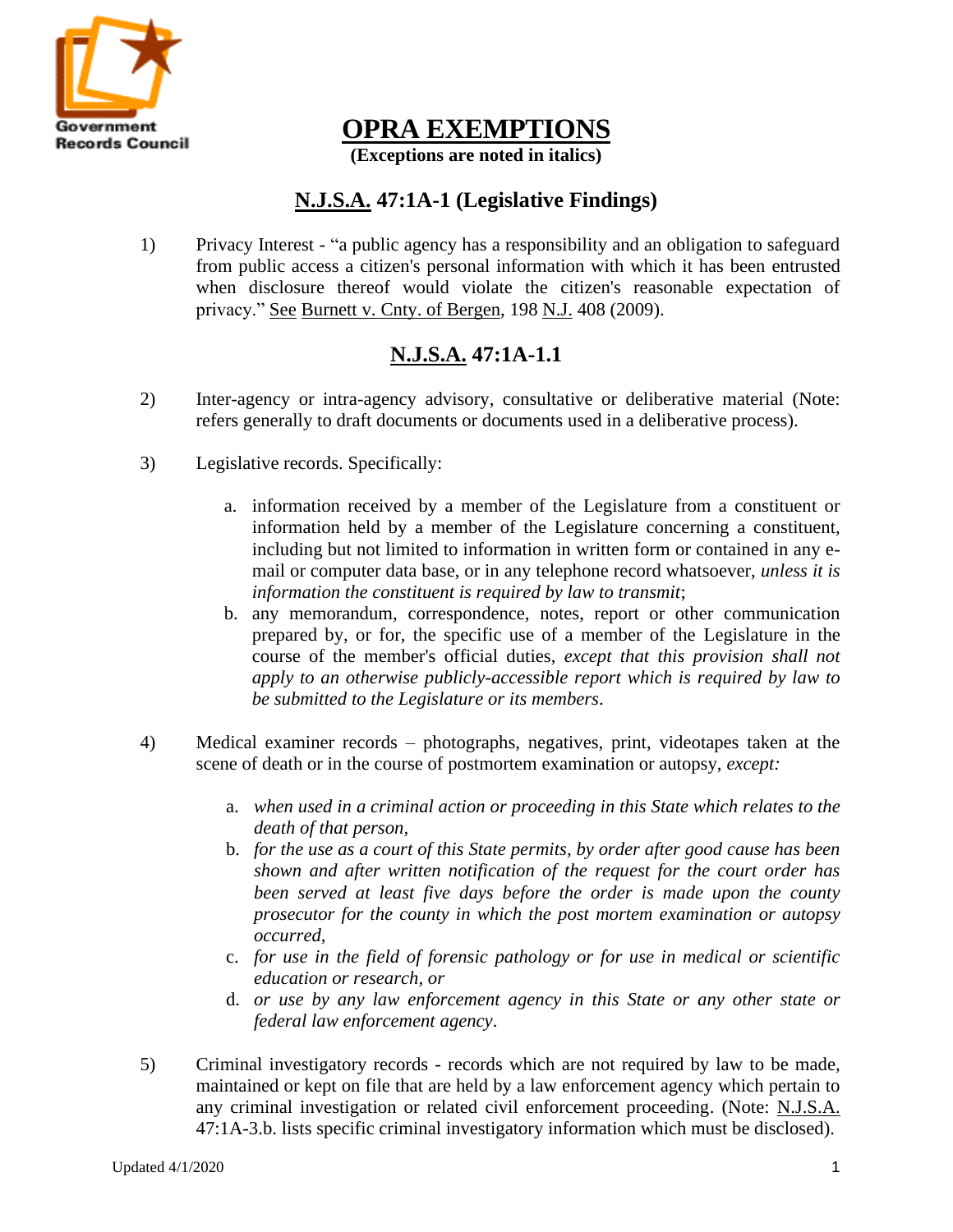#### 6) Victims' records

- a. an individually-identifiable file or document held by a victims' rights agency which pertains directly to a victim of a crime except that a victim of a crime shall have access to the victim's own records. "Victims' rights agency" means a public agency, or part thereof, the primary responsibility of which is providing services, including but not limited to food, shelter, or clothing, medical, psychiatric, psychological or legal services or referrals, information and referral services, counseling and support services, or financial services to victims of crimes, including victims of sexual assault, domestic violence, violent crime, child endangerment, child abuse or child neglect, and the Victims of Crime Compensation Board.
- b. any written OPRA request by a crime victim for a record to which the victim is entitled to access, including, but not limited to, any law enforcement agency report, domestic violence offense report, and temporary or permanent restraining order;
- 7) Personal firearms records:
	- a. *Except for use by any person authorized by law to have access to these records or for use by any government agency, including any court or law enforcement agency, for purposes of the administration of justice.*
	- b. Personal identifying information received by the Division of Fish and Wildlife in the Department of Environmental Protection in connection with the issuance of any license authorizing hunting with a firearm. For the purposes of this paragraph, personal identifying information shall include, but not be limited to, identity, name, address, social security number, telephone number, fax number, driver's license number, email address, or social media address of any applicant or licensee.
- 8) Trade secrets and proprietary commercial or financial information obtained from any source. Includes data processing software obtained by a public agency under a licensing agreement which prohibits its disclosure.
- 9) Any record within the attorney-client privilege. *This paragraph does not allow for a denial of attorney invoices in their totality*; however, redactions may apply for information contained in the invoices that are protected under the privilege.
- 10) Administrative or technical information regarding computer hardware, software and networks which, if disclosed would jeopardize computer security.
- 11) Emergency or security information or procedures for any buildings or facility which, if disclosed, would jeopardize security of the building or facility or persons therein.
- 12) Security measures and surveillance techniques which, if disclosed, would create a risk to the safety or persons, property, electronic data or software.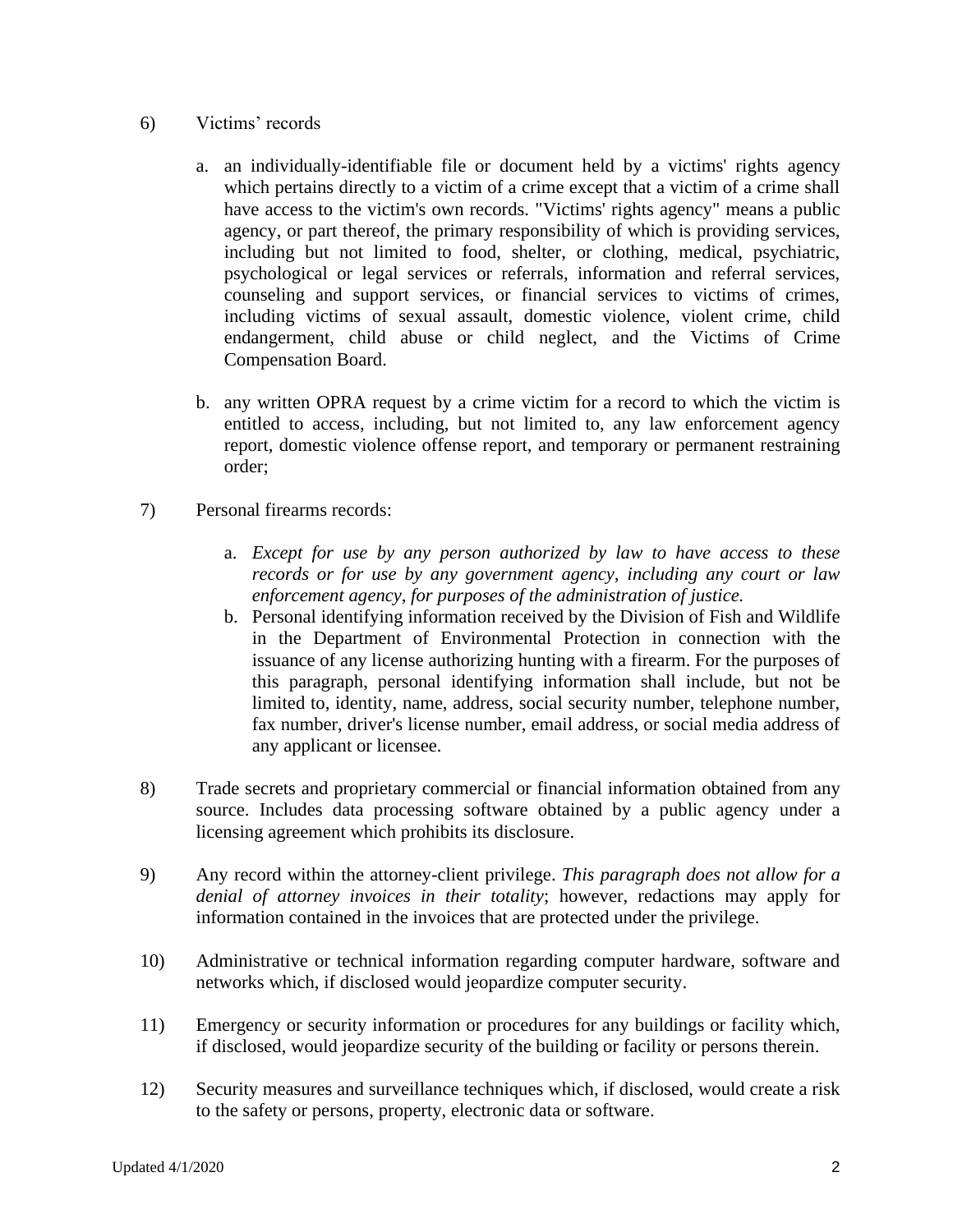- 13) Information which, if disclosed, would give an advantage to competitors or bidders.
- 14) Information generated by or on behalf of public employers or public employees in connection with:
	- a. Any sexual harassment complaint filed with a public employer;
	- b. Any grievance filed by or against an individual; or
	- c. Collective negotiations, including documents and statements of strategy or negotiating position.
- 15) Information which is a communication between a public agency and its insurance carrier, administrative service organization or risk management office.
- 16) Information which is to be kept confidential pursuant to court order.
- 17) Certificate of honorable discharge issued by the United States government (Form DD-214) filed with a public agency, *except that a veteran or the veteran's spouse or surviving spouse shall have access to the veteran's own records*.
- 18) Any copy of an oath of allegiance, oath of office, or any affirmation for incoming, current, and former officers and employees in State, County, or municipal government, and including members all members of the Legislative, Executive, and Judicial branches of government, *except that*:

*Full name, title, and oath date are not confidential*.

- 19) Personal identifying information. Specifically:
	- a. Social security numbers, *except that a social security number contained in a record required by law to be made, maintained or kept on file by a public agency shall be disclosed when access to the document or disclosure of that information is not otherwise prohibited by State or federal law, regulation or order or by State statute, resolution of either or both houses of the Legislature, Executive Order of the Governor, rule of court or regulation promulgated under the authority of any statute or executive order of the Governor*.
	- b. Credit card numbers
	- c. Unlisted telephone numbers
	- d. Drivers' license numbers.

#### *Except for:*

- *a. Use by any government agency, including any court or law enforcement agency, in carrying out its functions,*
- *b. or any private person or entity acting on behalf thereof,*
- *c. or any private person or entity seeking to enforce payment of court-ordered child support; except with respect to the disclosure of driver information by*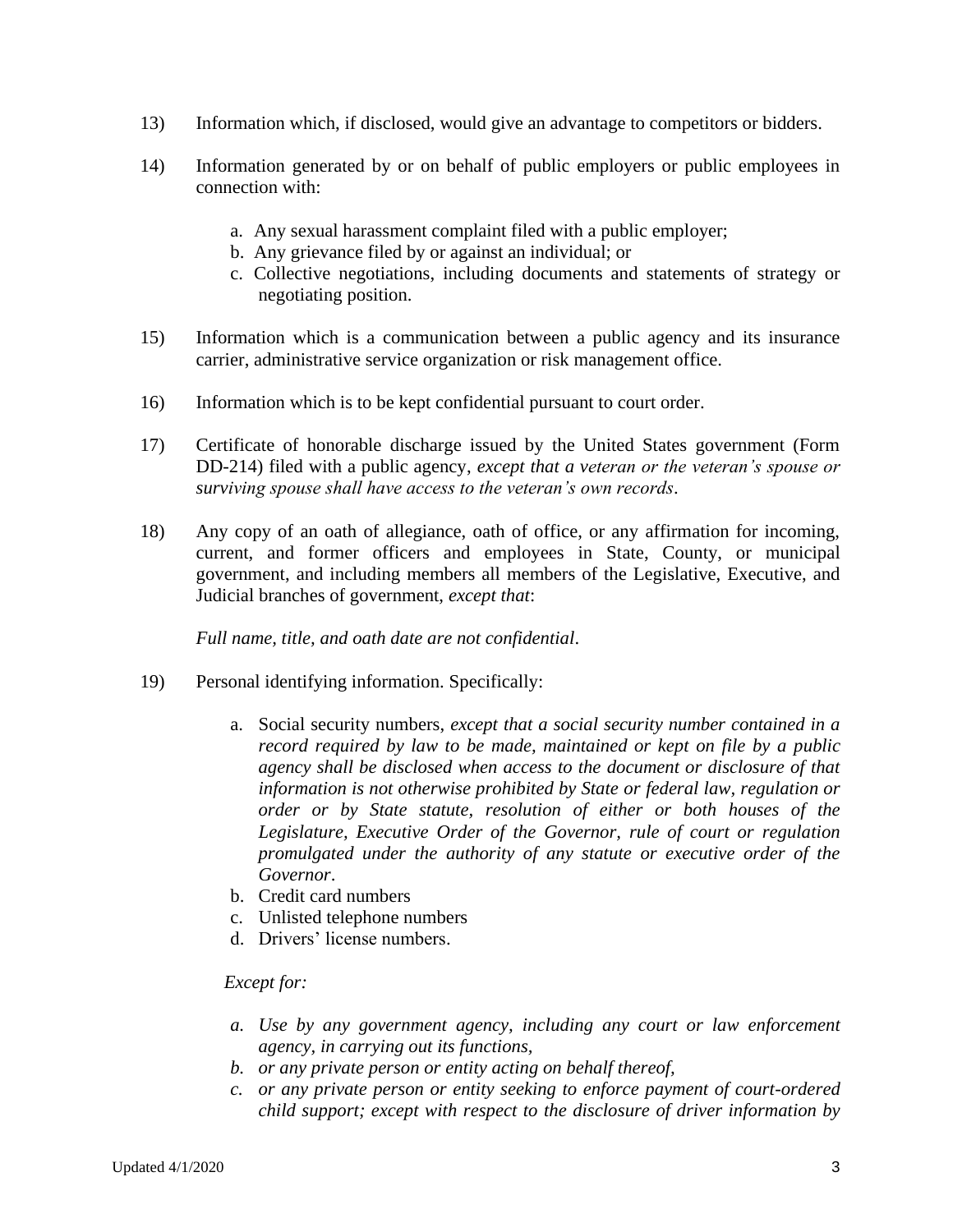*the Division of Motor Vehicles as permitted by section 2 of P.L.1997, c.188 (C.39:2-3.4);*

- 20) List of persons in need of special assistant during an emergency maintained at either the municipal or county level in accordance with section 1 of P.L.2017, c.266 (C.40:48-2.67) or section 6 of P.L.2011, c.178 (C.App.A:9-43.13).
- 21) Certain records of higher education institutions:
	- a. Pedagogical, scholarly and/or academic research records and/or the specific details of any research project, *except that a custodian may not deny inspection of a government record or part thereof that gives the name, title, expenditures, source and amounts of funding and date when the final project summary of any research will be available*.
	- b. Test questions, scoring keys and other examination data pertaining to the administration of an examination for employment or academic examination.
	- c. Records of pursuit of charitable contributions or records containing the identity of a donor of a gift if the donor requires non-disclosure of the donor's identity as a condition of making the gift provided that the donor has not received any benefits of or from the institution of higher education in connection with such gift other than a request for memorialization or dedication.
	- d. Valuable or rare collections of books and/or documents obtained by gift, grant, bequest or devise conditioned upon limited public access.
	- e. Information contained on individual admission applications.
	- f. Information concerning student records or grievance or disciplinary proceedings against a student to the extent disclosure would reveal the identity of the student.

## **N.J.S.A. 47:1A-1.2**

22) Biotechnology trade secrets.

## **N.J.S.A. 47:1A-2.2**

23) Limitations to convicts - personal information pertaining to the person's victim or the victim's family, including but not limited to a victim's home address, home telephone number, work or school address, work telephone number, social security account number, medical history or any other identifying information. *Information may be released only if the information is necessary to assist in the defense of the requestor. A determination that the information is necessary to assist in the requestor's defense shall be made by the court upon motion by the requestor or his representative*.

# **N.J.S.A. 47:1A-3(a)**

24) Ongoing investigations – any records pertaining to an investigation in progress by any public agency if disclosure of such record or records shall be detrimental to the public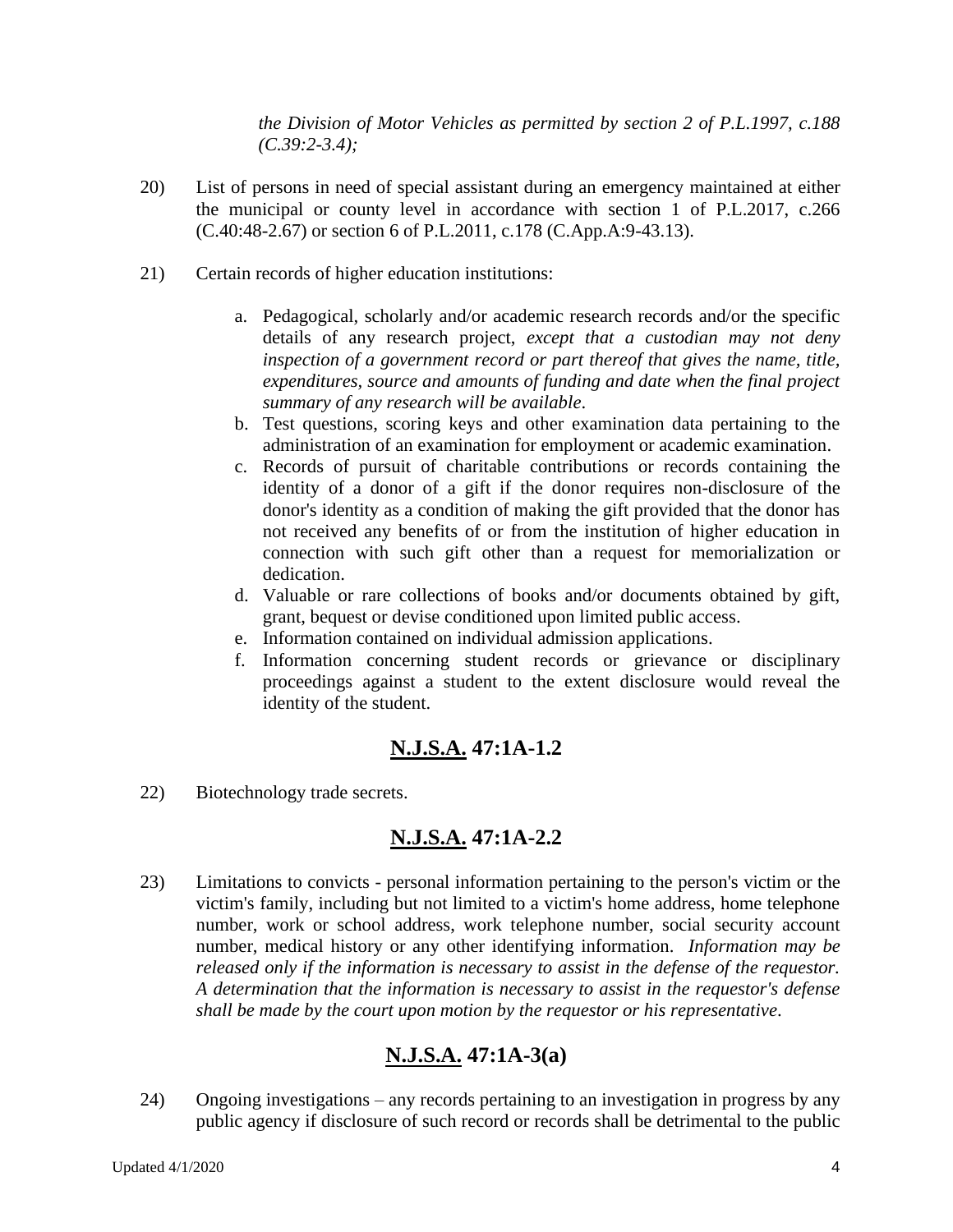interest. *This provision shall not be construed to allow any public agency to prohibit access to a record of that agency that was open for public inspection, examination, or copying before the investigation commenced*.

## **N.J.S.A. 47:1A-5(k)**

25) Public defender records that relate to the handling of any case, *unless authorized by law, court order, or the State Public Defender*.

## **N.J.S.A. 47:1A-9(a)-(b)**

26) Upholds exemptions contained in other State or federal statutes and regulations, Executive Orders of the Governor, Rules of Court, Constitution of this State, or judicial case law.

## **N.J.S.A. 47:1A-10**

- 27) Personnel and pension records, *except specific information identified as follows*:
	- a. *An individual's name, title, position, salary, payroll record, length of service, date of separation and the reason for such separation, and the amount and type of any pension received,*
	- b. *When required to be disclosed by another law, when disclosure is essential to the performance of official duties of a person duly authorized by this State or the United States, or when authorized by an individual in interest.*
	- c. *Data contained in information which disclose conformity with specific experiential, educational or medical qualifications required for government employment or for receipt of a public pension, but not including any detailed medical or psychological information*.

In accordance with OPRA's "catch-all" exemption at N.J.S.A. 47:1A-9, the following executive orders also apply as exemptions under OPRA:

## **Executive Order No. 21 (McGreevey 2002)**

- 1) Records where inspection, examination or copying would substantially interfere with the State's ability to protect and defend the State and its citizens against acts of sabotage or terrorism, or which, if disclosed, would materially increase the risk or consequences of potential acts of sabotage or terrorism.
- 2) Records exempted from disclosure by State agencies' promulgated rules are exempt from disclosure by this Order.
- 3) Executive Orders No. 9 (Hughes), 11 (Byrne), 79 (Byrne) and 69 (Whitman) are hereby continued to the extent that they are not inconsistent with this Executive Order.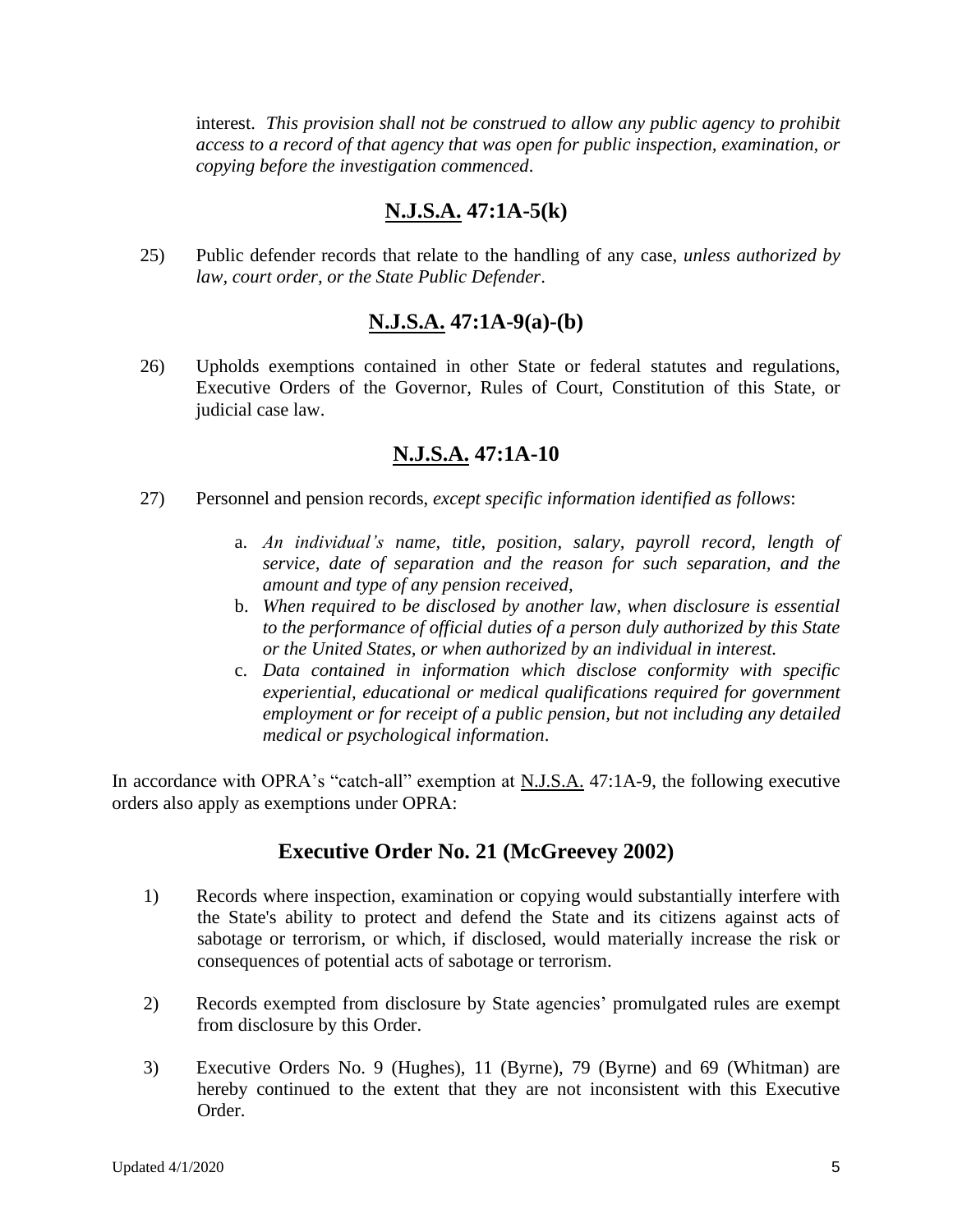Executive Order No. 9 (Hughes) exemptions that are still active:

- a. Questions on examinations required to be conducted by any State or local governmental agency;
- b. Personnel and pension records (same as N.J.S.A. 47:1A-10);
- c. Records concerning morbidity, mortality and reportable diseases of named persons required to be made, maintained or kept by any State or local governmental agency;
- d. Records which are required to be made, maintained or kept by any State or local governmental agency which would disclose information concerning illegitimacy;
- e. Fingerprint cards, plates and photographs and other similar criminal investigation records which are required to be made, maintained or kept by any State or local governmental agency;
- f. Criminal records required to be made, maintained and kept pursuant to the provisions of R. S. 53:1-20.1 and R. S. 53:1- 20.2;
- g. Personal property tax returns required to be filed under the provisions of Chapter 4 of Title 54 of the Revised Statutes; and
- h. Records relating to petitions for executive clemency.

Executive Order No. 11 (Byrne) exemptions are the same as N.J.S.A. 47:1A-10.

Executive Order No. 79 (Byrne) exemptions are the similar to # 8, 9, 10 above under N.J.S.A. 47:1A-1.1.

Executive Order No. 69 (Whitman) exemptions that are still active: Fingerprint cards, plates and photographs and similar criminal investigation records that are required to be made, maintained or kept by any State or local governmental agency.

## **Executive Order No. 26 (McGreevey 2002)**

- 1) Certain records maintained by the Office of the Governor:
	- a. Any record made, maintained, kept on file or received by the Office of the Governor in the course of its official business which is subject to an executive privilege or grant of confidentiality established or recognized by the Constitution of this State, statute, court rules or judicial case law.
	- b. All portions of records, including electronic communications, that contain advisory, consultative or deliberative information or other records protected by a recognized privilege.
	- c. All portions of records containing information provided by an identifiable natural person outside the Office of the Governor which contains information that the sender is not required by law to transmit and which would constitute a clearly unwarranted invasion of personal privacy if disclosed.
	- d. If any of the foregoing records shall contain information not exempted by the provision of the Open Public Records Act or the preceding subparagraphs (a), (b) or (c) hereof then, in such event, that portion of the record so exempt shall be